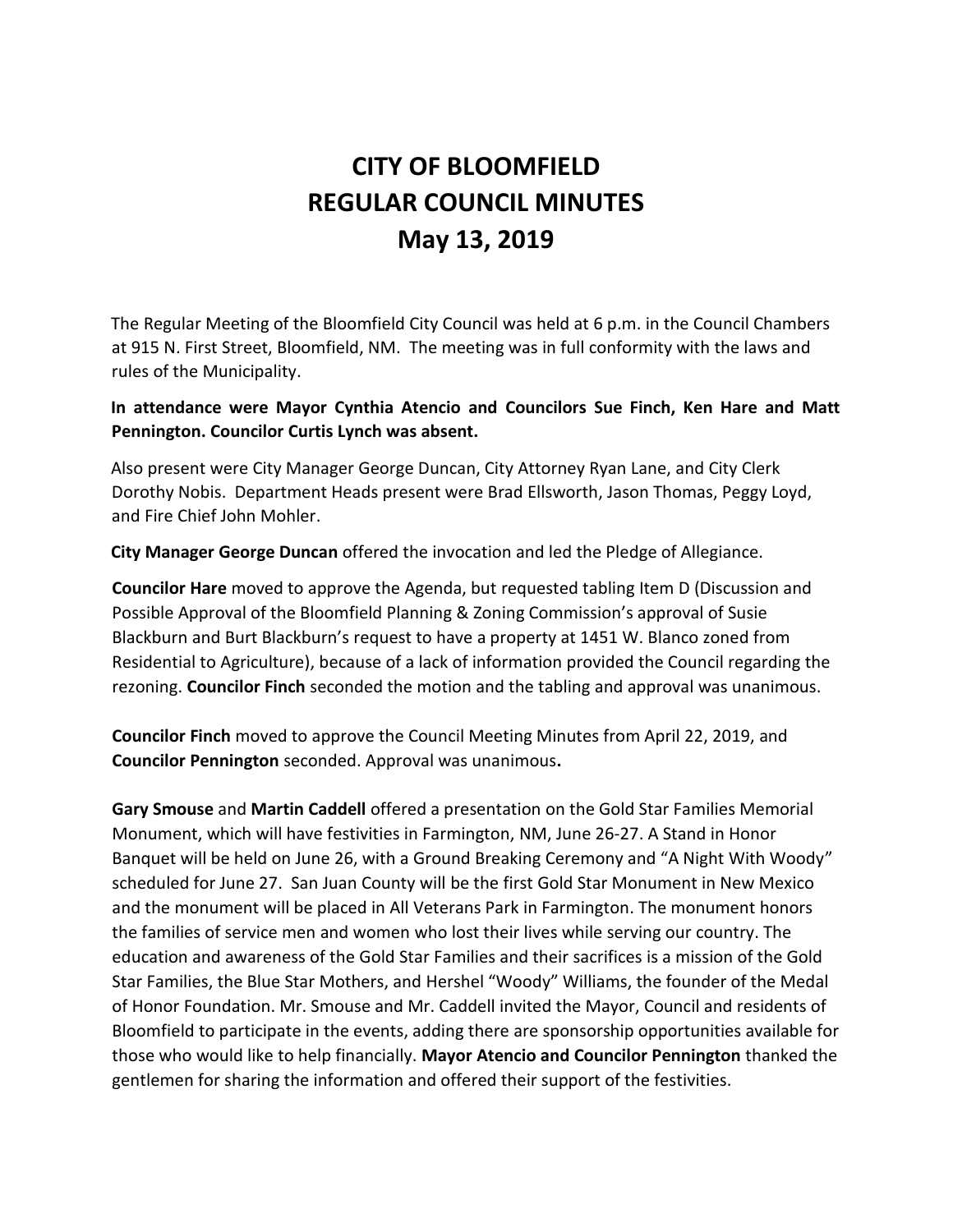**Public Works Director Jason Thomas** introduced representatives from Yearout Energy Service Company, who presented information on a water meter infrastructure project, which could benefit the city's water meter replacement. The representatives said those benefits would include resolving lost revenue issues due to inaccurate meters, reallocating water meter replacement budgets to other high priority capital improvements, avoid the need to increase utility rates to compensate for inaccurate meters, assure Bloomfield residents that delivered water resources are accurately measured, standardize metering with lead-free equipment, and improve the system reliability with fewer service calls and meter failures. Representatives also explained the benefits of an Advanced Metering Infrastructure, which include reduced operational costs associated with meter reading, improved billing accuracy, reducing potential errors, better and faster customer service with real-time information, increased awareness and conservation with providing Bloomfield residents access to real-time information, enhanced leak detection and tampering reporting capabilities, streamlined full integration with billing platform and the ability to remotely shut off and turn on select water meters. If the City of Bloomfield decides to partner with Yearout Energy with the project, the city would not have to provide any up front capital contributions, the project would be financed at a 3.20 percent interest rate for 15 years, and the net benefit to the city over a 20-year meter life would be \$2.5 million dollars. **Public Works Director Jason Thomas** said a partnership with Yearout Energy Services, which has provided performance contracts with the city in the past, has been successful. **Mayor Atencio, Councilor Hare, and City Manager George Duncan** had several questions for the Yearout representatives, as did Bloomfield residents in attendance, **Robert Yocum, Emily Rue** (who also shared her issues with WCA with the Council, with City Manager Duncan offering his assistance to resolve), and **Linda Corwin**. Responses to those questions and concerns were addressed by Yearout staff.

#### **New Business**

**Councilor Hare** reviewed Accounts Payable and had several questions, which were successfully answered by **Finance Director Brad Ellsworth and Public Works Director Jason Thomas**. **Councilor Hare** moved to approve Accounts Payable and **Councilor Pennington** seconded. Approval was unanimous.

**Finance Director Brad Ellsworth** requested Council approval **of Resolution 2019-07, a Resolution Requesting Increase/Decrease and Revision of Line Items in the General Fund, Solid Waste Fund, Fire Fund and Capital Equipment Replacement Fund. Councilor Pennington** moved to approve the Resolution and **Councilor Finch** seconded. Approval was unanimous. **City Manager George Duncan** requested Council approval of Ordinance 481, An Ordinance Amending Ordinance Nos. 54, 107, 126, 127, 135, 148, 159, 168, 173, 175, 182, 184, 197, 200, 206, 210, 212, 241, 243, 244, 250, 278, 286, 287, 288, 306, 308, 315, 330, 352, 353, 369, 387B, 388, 393, 402, 418, 424, 475, RELATING TO THE CITY OF BLOOMFIELD UTILITIES. **Councilor Hare** moved to approve the Ordinance and **Councilor Pennington** seconded. Approval was unanimous.

**Mayor Cynthia Atencio** requested Council approval of the appointment of Public Works Director/City Engineer Jason Thomas as the Alternate Member of the San Juan Water